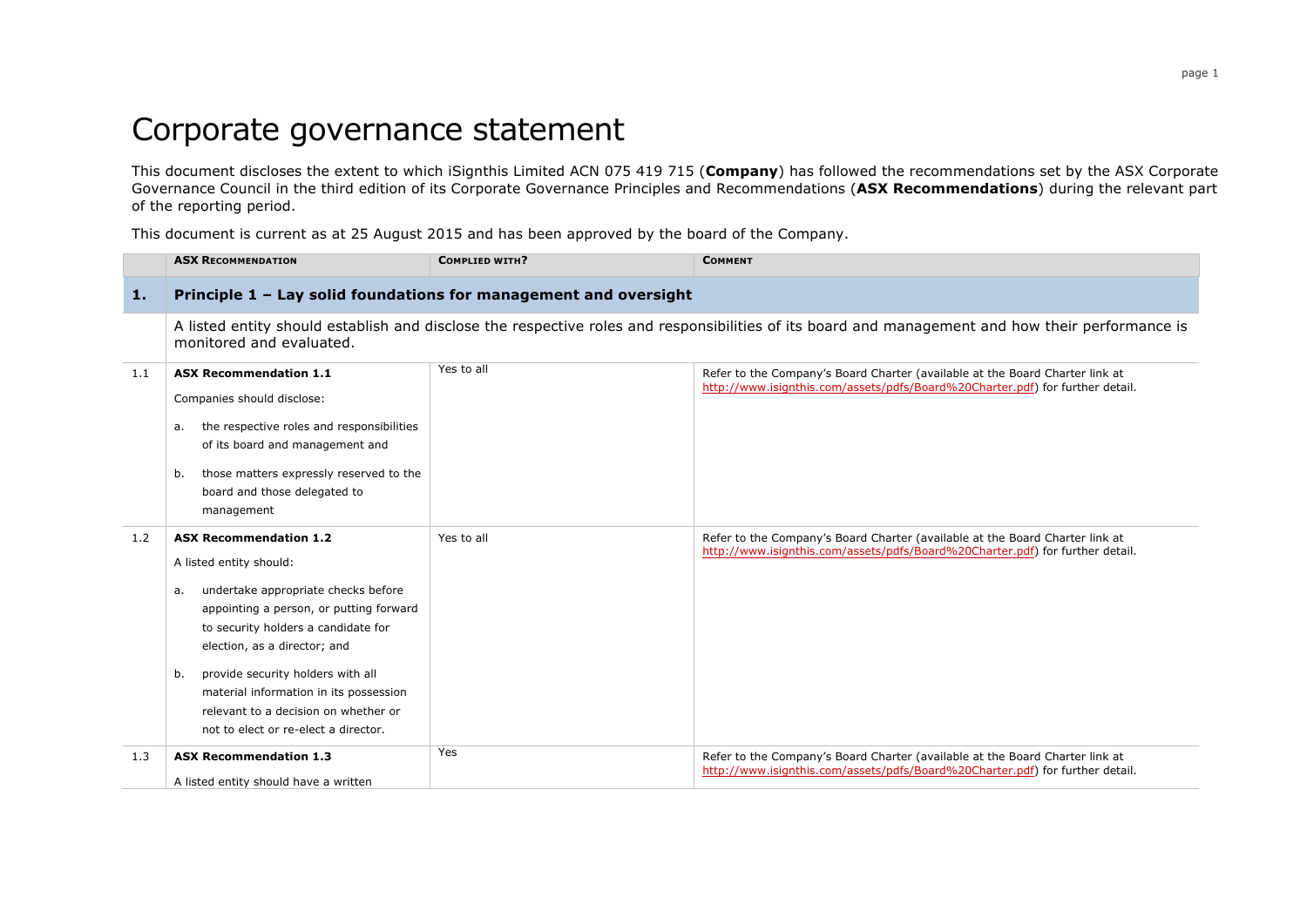|     | <b>ASX RECOMMENDATION</b>                                                                                                                                                                                                                                                                                                                                                                                                                                                                                                                                                                                                                                                                                                                                                                                                                                                                                           | <b>COMPLIED WITH?</b>                                       | <b>COMMENT</b>        |                                                                                                                                                                                                                                                                                                                   |                                   |                                                    |                                                                                                                                                                                                                                                                                                                                                                                                                                                                                                                                                                                                                                                                                                                                                                 |  |
|-----|---------------------------------------------------------------------------------------------------------------------------------------------------------------------------------------------------------------------------------------------------------------------------------------------------------------------------------------------------------------------------------------------------------------------------------------------------------------------------------------------------------------------------------------------------------------------------------------------------------------------------------------------------------------------------------------------------------------------------------------------------------------------------------------------------------------------------------------------------------------------------------------------------------------------|-------------------------------------------------------------|-----------------------|-------------------------------------------------------------------------------------------------------------------------------------------------------------------------------------------------------------------------------------------------------------------------------------------------------------------|-----------------------------------|----------------------------------------------------|-----------------------------------------------------------------------------------------------------------------------------------------------------------------------------------------------------------------------------------------------------------------------------------------------------------------------------------------------------------------------------------------------------------------------------------------------------------------------------------------------------------------------------------------------------------------------------------------------------------------------------------------------------------------------------------------------------------------------------------------------------------------|--|
|     | agreement with each director and senior<br>executive setting out the terms of their<br>appointment.                                                                                                                                                                                                                                                                                                                                                                                                                                                                                                                                                                                                                                                                                                                                                                                                                 |                                                             | and senior executive. |                                                                                                                                                                                                                                                                                                                   |                                   |                                                    | The Company confirms that it has entered into written agreements with each director                                                                                                                                                                                                                                                                                                                                                                                                                                                                                                                                                                                                                                                                             |  |
| 1.4 | <b>ASX Recommendation 1.4</b><br>The company secretary of a listed entity<br>should be accountable directly to the board,<br>through the chair, on all matters to do with<br>the proper functioning of the board.                                                                                                                                                                                                                                                                                                                                                                                                                                                                                                                                                                                                                                                                                                   | Yes                                                         |                       |                                                                                                                                                                                                                                                                                                                   |                                   |                                                    | Refer to Section 1.5 of the Company's Board Charter (available at the Board Charter link<br>at http://www.isignthis.com/assets/pdfs/Board%20Charter.pdf) for further detail.                                                                                                                                                                                                                                                                                                                                                                                                                                                                                                                                                                                    |  |
| 1.5 | <b>ASX Recommendation 1.5</b><br>A listed entity should:<br>have a diversity policy which includes<br>а.<br>requirements for the board or a<br>relevant committee of the board to set<br>measurable objectives for achieving<br>gender diversity and to assess annually<br>both the objectives and the entity's<br>progress in achieving them;<br>disclose that policy or a summary of it;<br>b.<br>and<br>disclose as at the end of each reporting<br>c.<br>period the measurable objectives for<br>achieving gender diversity set by the<br>board or a relevant committee of the<br>board in accordance with the entity's<br>diversity policy and its progress<br>towards achieving them, and either:<br>1. the respective proportions of men<br>and women on the board, in<br>senior executive positions and<br>across the whole organisation<br>(including how the entity has<br>defined "senior executive" for | a. Yes<br>b. Yes<br>c. Will comply following reporting date |                       | progress against the objectives.<br>including its most recent 'Gender Equality Indicators', in future annual reports.<br>Refer to the Company's Diversity Policy (available at the following link<br>employees in the whole organisation as at reporting date was as follows:<br>Gender<br>No of women<br>% women | <b>Board</b><br>$\Omega$<br>$0\%$ | <b>Senior</b><br>executive<br>positions<br>0<br>0% | The Company has established a diversity policy which covers factors such as gender,<br>race, ethnicity, disability, age, sexual orientation, gender identity, marital or family<br>status, religious or cultural background. The diversity policy includes a requirement for<br>the Company to establish measurable objectives for achieving gender diversity within<br>the organisation. The Board will receive an annual report from management on the<br>The Board intends to disclose the matters contemplated in ASX Recommendation 1.5,<br>http://www.isignthis.com/assets/pdfs/Diversity%20Policy.pdf) for further detail.<br>The proportion of women on the board, women in senior executive positions and women<br>Whole<br>organisation<br>0<br>$0\%$ |  |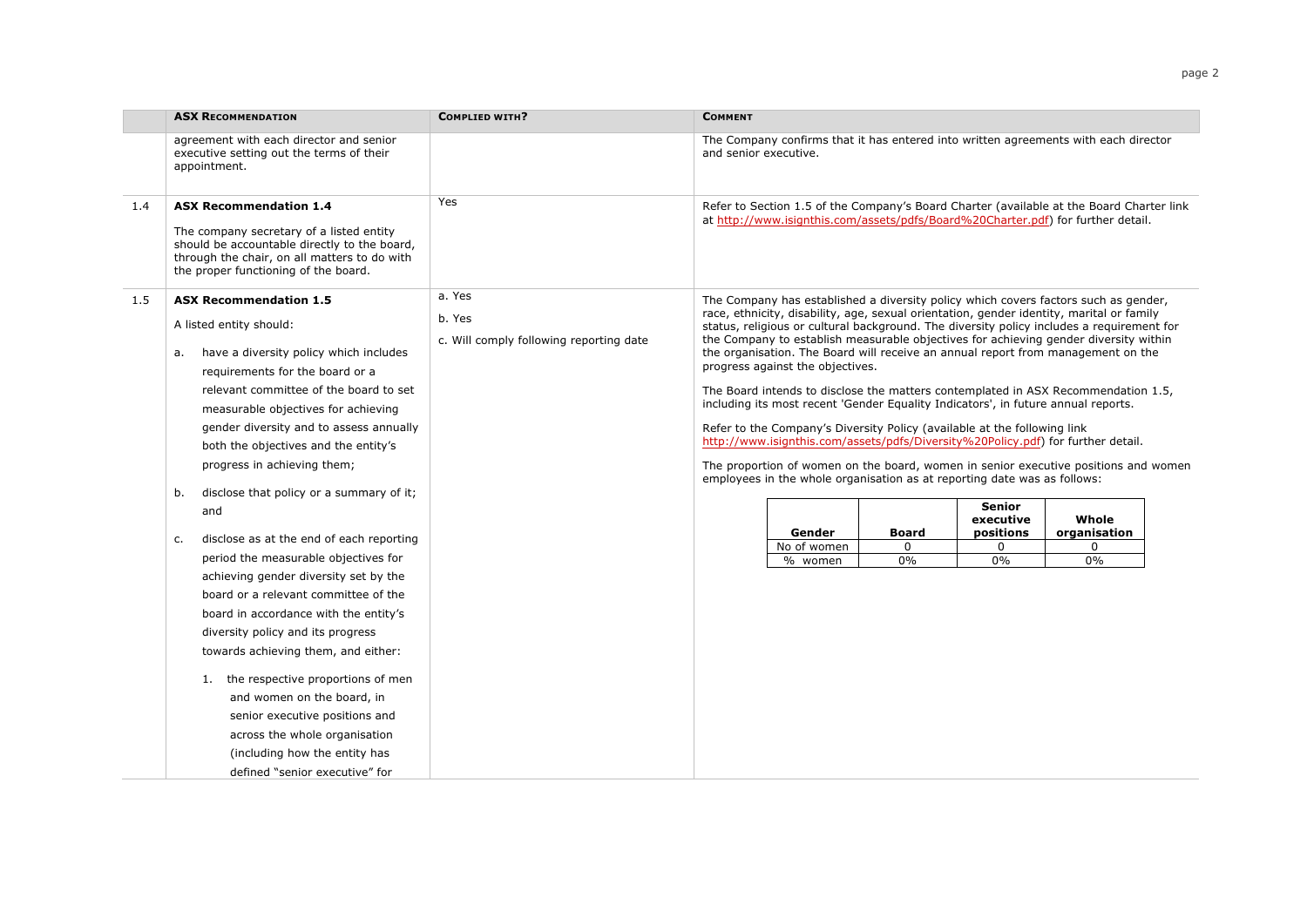|     | <b>ASX RECOMMENDATION</b>                                                                                                                                                                                                                                                                                                                                                                   | <b>COMPLIED WITH?</b> | <b>COMMENT</b>                                                                                                                                                                                                                                                                                                                                                                                                                                    |
|-----|---------------------------------------------------------------------------------------------------------------------------------------------------------------------------------------------------------------------------------------------------------------------------------------------------------------------------------------------------------------------------------------------|-----------------------|---------------------------------------------------------------------------------------------------------------------------------------------------------------------------------------------------------------------------------------------------------------------------------------------------------------------------------------------------------------------------------------------------------------------------------------------------|
|     | these purposes); or<br>2. if the entity is a "relevant<br>employer" under the Workplace<br>Gender Equality Act, the entity's<br>most recent "Gender Equality<br>Indicators", as defined in and<br>published under that Act.                                                                                                                                                                 |                       |                                                                                                                                                                                                                                                                                                                                                                                                                                                   |
| 1.6 | <b>ASX Recommendation 1.6</b><br>A listed entity should:<br>have and disclose a process for<br>a.<br>periodically evaluating the performance<br>of the board, its committees and<br>individual directors; and<br>disclose, in relation to each reporting<br>b.<br>period, whether a performance<br>evaluation was undertaken in the<br>reporting period in accordance with<br>that process. | a. Yes<br>b. Yes      | Refer to the Company's Board Charter (available at the Board Charter link at<br>a.<br>http://www.isignthis.com/assets/pdfs/Board%20Charter.pdf) for further detail.<br>No performance evaluation was undertaken during the relevant part of the<br>b.<br>reporting period - the Company was reguoted on the ASX in March 2015 and is a<br>newly formed business with no relevant performance able to be assessed during<br>this reporting period. |
| 1.7 | <b>ASX Recommendation 1.7</b><br>A listed entity should:<br>have and disclose a process for<br>а.<br>periodically evaluating the performance<br>of its senior executives; and<br>disclose, in relation to each reporting<br>b.<br>period, whether a performance<br>evaluation was undertaken in the<br>reporting period in accordance with<br>that process.                                 | a. Yes<br>b. Yes      | Refer to the Company's Board Charter (available at the Board Charter link at<br>a.<br>http://www.isignthis.com/assets/pdfs/Board%20Charter.pdf) for further detail.<br>b.<br>No performance evaluation was undertaken during the relevant part of the<br>reporting period - the Company was reguoted on the ASX in March 2015 and is a<br>newly formed business with no relevant performance able to be assessed during<br>this reporting period. |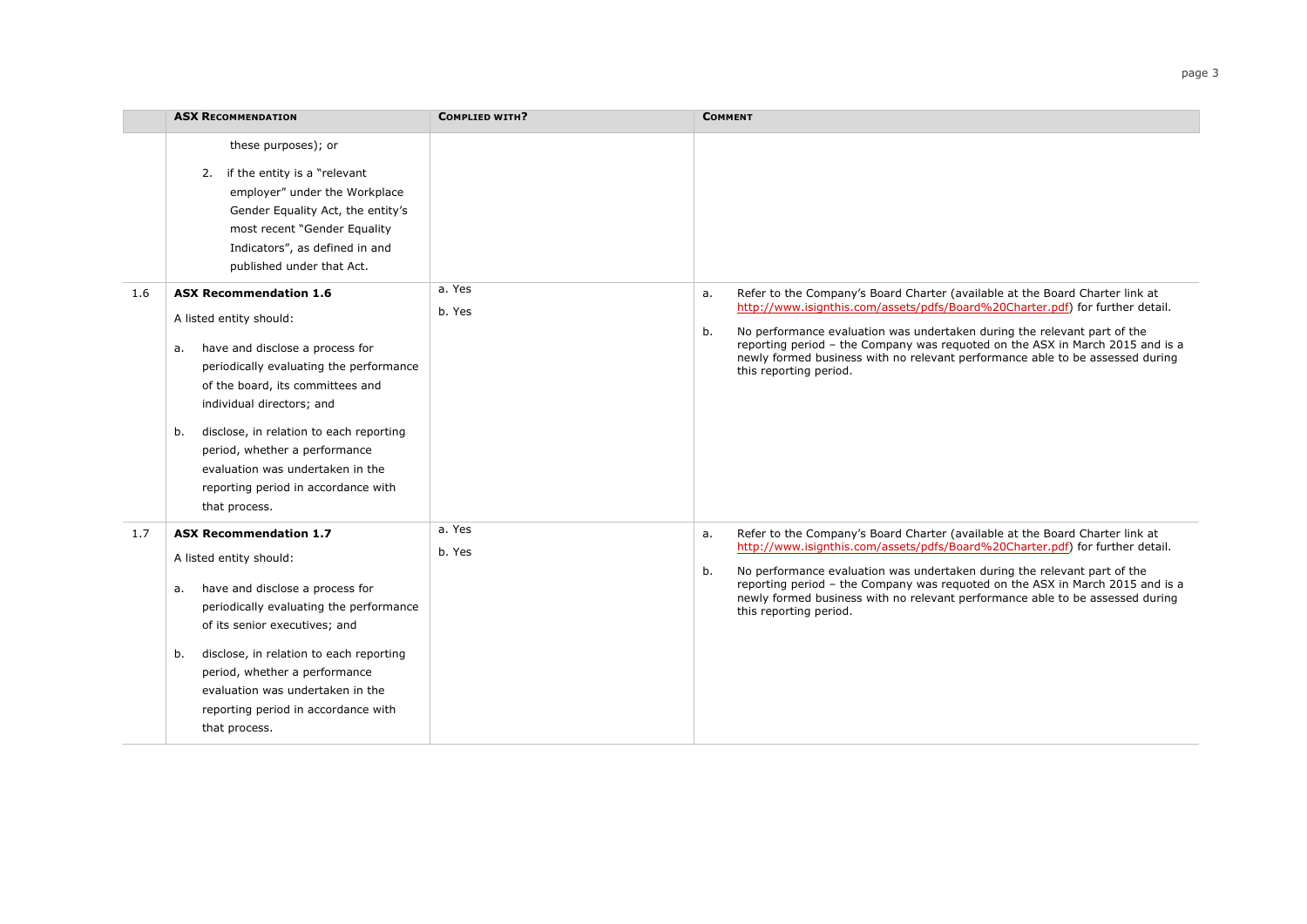|     | <b>ASX RECOMMENDATION</b>                                                                                                                                                                                                                                                                                                                                                                                                                                                                                                                                                                                                                                                                                                                                                         | <b>COMPLIED WITH?</b>                                               | <b>COMMENT</b>                                                                                                                                                                                                                                                                                                                                                                                                                                                                                                                                                                 |
|-----|-----------------------------------------------------------------------------------------------------------------------------------------------------------------------------------------------------------------------------------------------------------------------------------------------------------------------------------------------------------------------------------------------------------------------------------------------------------------------------------------------------------------------------------------------------------------------------------------------------------------------------------------------------------------------------------------------------------------------------------------------------------------------------------|---------------------------------------------------------------------|--------------------------------------------------------------------------------------------------------------------------------------------------------------------------------------------------------------------------------------------------------------------------------------------------------------------------------------------------------------------------------------------------------------------------------------------------------------------------------------------------------------------------------------------------------------------------------|
| 2.  | Principle 2 - Structure the board to add value                                                                                                                                                                                                                                                                                                                                                                                                                                                                                                                                                                                                                                                                                                                                    |                                                                     |                                                                                                                                                                                                                                                                                                                                                                                                                                                                                                                                                                                |
|     |                                                                                                                                                                                                                                                                                                                                                                                                                                                                                                                                                                                                                                                                                                                                                                                   |                                                                     | A listed entity should have a board of an appropriate size, composition, skills and commitment to enable it to discharge its duties effectively.                                                                                                                                                                                                                                                                                                                                                                                                                               |
| 2.1 | <b>ASX Recommendation 2.1</b><br>The board of a listed entity should:<br>have a nomination committee which:<br>a.<br>1. has at least three members, a<br>majority of whom are independent<br>directors; and<br>is chaired by an independent<br>2.<br>director,<br>and disclose:<br>the charter of the committee;<br>3.<br>the members of the committee;<br>4.<br>and<br>as at the end of each reporting<br>5.<br>period, the number of times the<br>committee met throughout the<br>period and the individual<br>attendances of the members at<br>those meetings; or<br>if it does not have a nomination<br>b.<br>committee, disclose that fact and the<br>processes it employs to address board<br>succession issues and to ensure that<br>the board has the appropriate balance | a. No<br>1. N/A<br>2. N/A<br>3. N/A<br>4. $N/A$<br>5. N/A<br>b. Yes | A Nomination Committee has not been established. Due to the size of the Company and<br>its Board, the Board does not consider it necessary to establish a Nomination<br>Committee. The Board will fulfil the roles and responsibilities in relation to nomination.<br>Refer to the Company's Board Charter (available at the Nomination Charter link at<br>http://www.isignthis.com/assets/pdfs/Nomination%20Committee%20Charter.pdf) for<br>further detail.<br>The Company intends to disclose the matters contemplated by Recommendation 2.1(b)<br>in future annual reports. |
|     | of skills, knowledge, experience,<br>independence and diversity to enable it<br>to discharge its duties and                                                                                                                                                                                                                                                                                                                                                                                                                                                                                                                                                                                                                                                                       |                                                                     |                                                                                                                                                                                                                                                                                                                                                                                                                                                                                                                                                                                |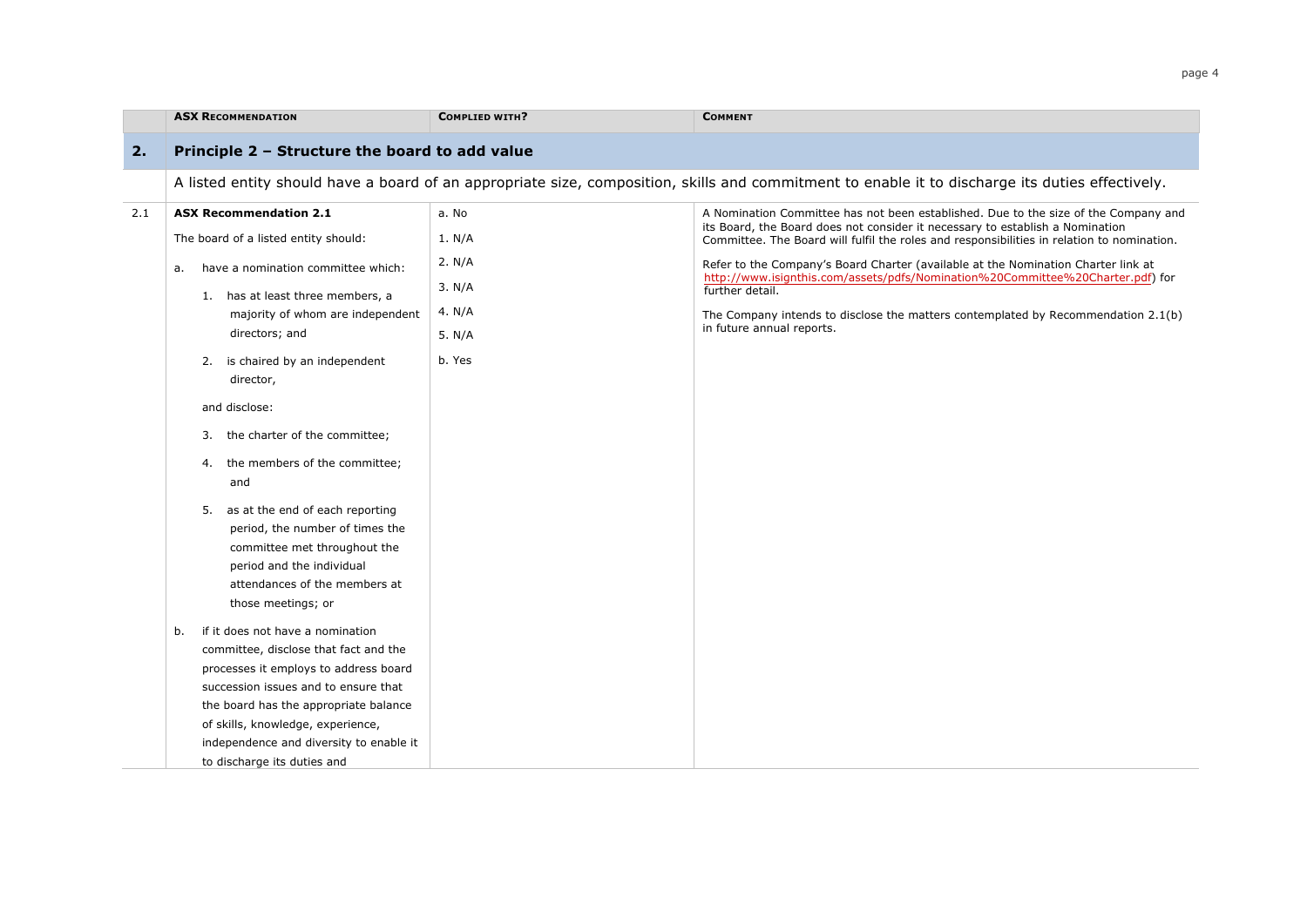|     | <b>ASX RECOMMENDATION</b>                                                                                                                                                                                                                                                                                                                                                                                                                                                                                                                                                                        | COMPLIED WITH?             | <b>COMMENT</b>                                                                                                                                                                                                                                                                                                                                                                                                                                                                                                                                                                                                                                                                                                                                                                                                                                                                                                                                                                                                                                                                                                                                                                                                                               |
|-----|--------------------------------------------------------------------------------------------------------------------------------------------------------------------------------------------------------------------------------------------------------------------------------------------------------------------------------------------------------------------------------------------------------------------------------------------------------------------------------------------------------------------------------------------------------------------------------------------------|----------------------------|----------------------------------------------------------------------------------------------------------------------------------------------------------------------------------------------------------------------------------------------------------------------------------------------------------------------------------------------------------------------------------------------------------------------------------------------------------------------------------------------------------------------------------------------------------------------------------------------------------------------------------------------------------------------------------------------------------------------------------------------------------------------------------------------------------------------------------------------------------------------------------------------------------------------------------------------------------------------------------------------------------------------------------------------------------------------------------------------------------------------------------------------------------------------------------------------------------------------------------------------|
|     | responsibilities effectively.                                                                                                                                                                                                                                                                                                                                                                                                                                                                                                                                                                    |                            |                                                                                                                                                                                                                                                                                                                                                                                                                                                                                                                                                                                                                                                                                                                                                                                                                                                                                                                                                                                                                                                                                                                                                                                                                                              |
| 2.2 | <b>ASX Recommendation 2.2</b><br>A listed entity should have and disclose a<br>board skills matrix setting out the mix of<br>skills and diversity that the board currently<br>has or is looking to achieve in its<br>membership.                                                                                                                                                                                                                                                                                                                                                                 | Yes                        | Refer to the Company's Board Charter (available at the Board Charter link at<br>http://www.isignthis.com/assets/pdfs/Board%20Charter.pdf) for further detail.                                                                                                                                                                                                                                                                                                                                                                                                                                                                                                                                                                                                                                                                                                                                                                                                                                                                                                                                                                                                                                                                                |
| 2.3 | <b>ASX Recommendation 2.3</b><br>A listed entity should disclose:<br>the names of the directors considered<br>a.<br>by the board to be independent<br>directors;<br>if a director has an interest, position,<br>b.<br>association or relationship of the type<br>described in Box 2.3 but the board is of<br>the opinion that it does not compromise<br>the independence of the director, the<br>nature of the interest, position,<br>association or relationship in question<br>and an explanation of why the board is<br>of that opinion; and<br>the length of service of each director.<br>c. | a. Yes<br>b. Yes<br>c. Yes | The Board consists of four Directors, three of which (being Timothy Hart, Scott<br>Minehane and Barnaby Egerton-Warburton) are non-executive directors.<br>The Board considers each non-executive director to be independent having regard to the<br>indicia in Box 2.3 in the ASX Recommendations. The Board considers that Timothy Hart,<br>Scott Minehane and Barnaby Egerton-Warburton are otherwise free from any business<br>or other relationship that could materially interfere with, or reasonably be perceived to<br>interfere with, the independent exercise of their judgement, and that each of these<br>Directors is able to fulfil the role of independent Director for the purposes of the ASX<br>Recommendations.<br>The other Director, Nickolas John Karantzis is currently considered by the Board to not<br>be independent on the basis that he is also engaged in an executive management role.<br>As the Company was recently re-quoted on the ASX in March 2015, the Directors'<br>lengths of service are relatively short. The lengths of service are as follows:<br>Nickolas John Karantzis - 8 months<br>Timothy Hart -8 months<br>Scott Minehane - 8 months<br>Barnaby Egerton-Warburton - 8 years and 2 months |
| 2.4 | <b>ASX Recommendation 2.4</b><br>A majority of the board of a listed entity<br>should be independent directors.                                                                                                                                                                                                                                                                                                                                                                                                                                                                                  | Yes                        | As noted above in Recommendation 2.3, the Board is composed of a majority of<br>independent directors.                                                                                                                                                                                                                                                                                                                                                                                                                                                                                                                                                                                                                                                                                                                                                                                                                                                                                                                                                                                                                                                                                                                                       |
| 2.5 | <b>ASX Recommendation 2.5</b><br>The chair of the board of a listed entity<br>should be an independent director and, in<br>particular, should not be the same person as<br>the CEO of the entity.                                                                                                                                                                                                                                                                                                                                                                                                | Yes                        | The Chairman, Timothy Hart is an independent director. The Board believes that Mr<br>Hart is the most appropriate person for the position of Chairman because of his<br>expertise and his in-depth knowledge of the Company and the industry and markets in<br>which it operates.<br>The roles of Chairman and Chief Executive Officer are exercised by different individuals,<br>being Timothy Hart and Nickolas John Karantzis respectively.                                                                                                                                                                                                                                                                                                                                                                                                                                                                                                                                                                                                                                                                                                                                                                                               |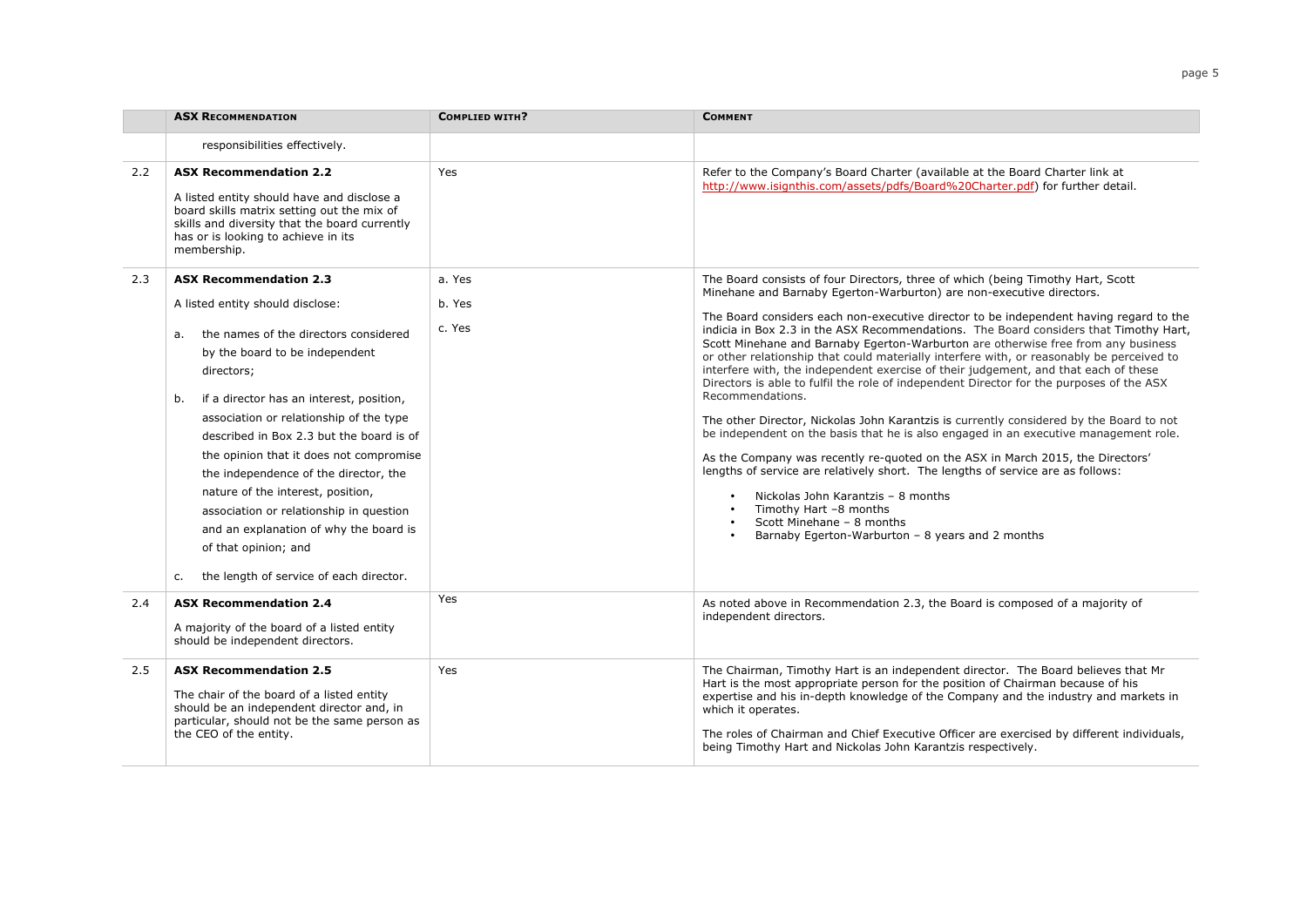|     | <b>ASX RECOMMENDATION</b>                                                                                                                                                                                                                                                                              | <b>COMPLIED WITH?</b> | <b>COMMENT</b>                                                                                                                                                                                            |
|-----|--------------------------------------------------------------------------------------------------------------------------------------------------------------------------------------------------------------------------------------------------------------------------------------------------------|-----------------------|-----------------------------------------------------------------------------------------------------------------------------------------------------------------------------------------------------------|
| 2.6 | <b>ASX Recommendation 2.6</b><br>A listed entity should have a program for<br>inducting new directors and provide<br>appropriate professional development<br>opportunities for directors to develop and<br>maintain the skills and knowledge needed to<br>perform their role as directors effectively. | Yes                   | Refer to the Company's Board Charter (available at the Board Charter link at<br>http://www.isignthis.com/assets/pdfs/Board%20Charter.pdf) for further detail.                                             |
| 3.  | Principle 3 - Act ethically and responsibly                                                                                                                                                                                                                                                            |                       |                                                                                                                                                                                                           |
|     | A listed entity should act ethically and responsibly.                                                                                                                                                                                                                                                  |                       |                                                                                                                                                                                                           |
| 3.1 | <b>ASX Recommendation 3.1</b><br>A listed entity should:<br>have a code of conduct for its directors,<br>a.<br>senior executives and employees; and<br>disclose that code or a summary of it.<br>b.                                                                                                    | Yes to all            | Refer to the Company's Board Charter (available at the Board Charter link at<br>http://www.isignthis.com/assets/pdfs/Code%20of%20Conduct.pdf) for further detail.                                         |
| 4.  | Principle 4 - Safeguard integrity in corporate reporting                                                                                                                                                                                                                                               |                       |                                                                                                                                                                                                           |
|     |                                                                                                                                                                                                                                                                                                        |                       | A listed entity should have formal and rigorous processes that independently verify and safeguard the integrity of its corporate reporting.                                                               |
| 4.1 | <b>ASX Recommendation 4.1</b>                                                                                                                                                                                                                                                                          | a) Yes                | An audit committee has been established. The members of the Audit Committee are                                                                                                                           |
|     | The board of a listed entity should:                                                                                                                                                                                                                                                                   | 1) Yes<br>2) Yes      | Timothy Hart, Scott Minehane and Barnaby Egerton-Warburton. The Audit Committee is<br>chaired by Mr Scott Minehane who is an independent Non-executive Director and who is<br>not the chair of the Board. |
|     | have an audit committee which:<br>a.<br>1. has at least three members, all of                                                                                                                                                                                                                          | 3) Yes                | Refer to Directors Report included in the Company's 2015 Annual Report for<br>qualifications of Directors.                                                                                                |
|     | whom are non-executive directors                                                                                                                                                                                                                                                                       | 4) Yes                | The Audit Committee has met once during the financial year.                                                                                                                                               |
|     | and a majority of whom are<br>independent directors; and                                                                                                                                                                                                                                               | 5) Yes<br>$b)$ N/A    | Refer to the Company's Audit Committee Charter (available at the Audit Committee<br>Charter link at<br>http://www.isignthis.com/assets/pdfs/Audit%20and%20Risk%20Committee%20Charter                      |
|     | 2. is chaired by an independent<br>director, who is not the chair of<br>the board,                                                                                                                                                                                                                     |                       | .pdf) for further detail.                                                                                                                                                                                 |
|     | and disclose:                                                                                                                                                                                                                                                                                          |                       |                                                                                                                                                                                                           |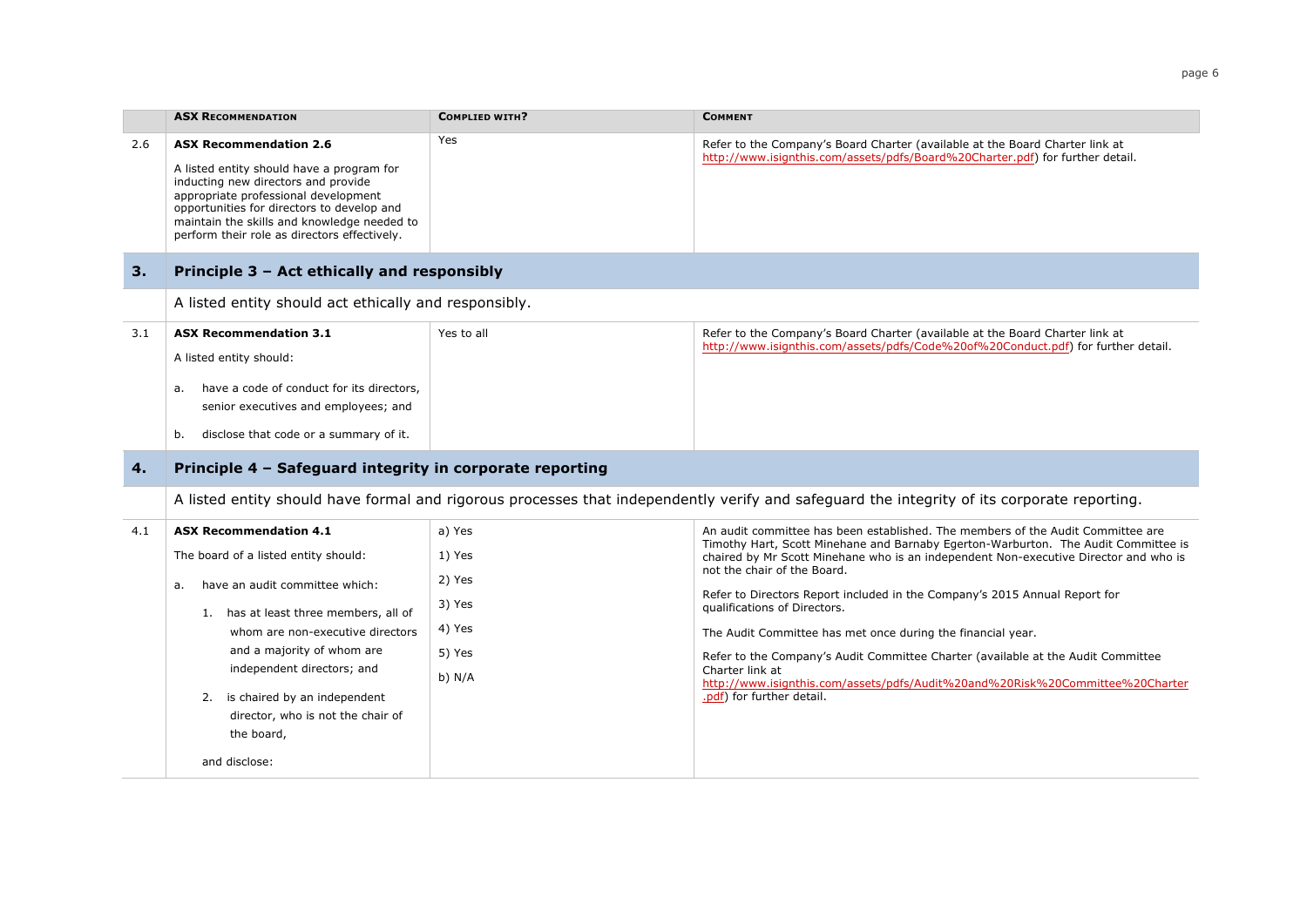|     | <b>ASX RECOMMENDATION</b>                                                                                                                                                                                                                                                                                                                                                                                                                                                                                                                                                                                                                           | <b>COMPLIED WITH?</b> | <b>COMMENT</b>                                                                                                                                                                                                                                                                                                                                                                                                                                                        |
|-----|-----------------------------------------------------------------------------------------------------------------------------------------------------------------------------------------------------------------------------------------------------------------------------------------------------------------------------------------------------------------------------------------------------------------------------------------------------------------------------------------------------------------------------------------------------------------------------------------------------------------------------------------------------|-----------------------|-----------------------------------------------------------------------------------------------------------------------------------------------------------------------------------------------------------------------------------------------------------------------------------------------------------------------------------------------------------------------------------------------------------------------------------------------------------------------|
|     | 3. the charter of the committee;<br>4. the relevant qualifications and<br>experience of the members of the<br>committee; and<br>5. in relation to each reporting<br>period, the number of times the<br>committee met throughout the<br>period and the individual<br>attendances of the members at<br>those meetings; or                                                                                                                                                                                                                                                                                                                             |                       |                                                                                                                                                                                                                                                                                                                                                                                                                                                                       |
|     | if it does not have an audit committee.<br>b.<br>disclose that fact and the processes it<br>employs that independently verify and<br>safeguard the integrity of its corporate<br>reporting, including the processes for<br>the appointment and removal of the<br>external auditor and the rotation of the<br>audit engagement partner.                                                                                                                                                                                                                                                                                                              |                       |                                                                                                                                                                                                                                                                                                                                                                                                                                                                       |
| 4.2 | <b>ASX Recommendation 4.2</b><br>The board of a listed entity should, before it<br>approves the entity's financial statements<br>for a financial period, receive from its CEO<br>and CFO a declaration that, in their opinion,<br>the financial records of the entity have been<br>properly maintained and that the financial<br>statements comply with the appropriate<br>accounting standards and give a true and<br>fair view of the financial position and<br>performance of the entity and that the<br>opinion has been formed on the basis of a<br>sound system of risk management and<br>internal control which is operating<br>effectively. | Yes                   | A decision by the Board to approve the Company's financial statements for a financial<br>period is subject to receipt, from its Chief Executive Officer and Chief Financial Officer<br>and Company Secretary, of a declaration in accordance with section 295A of the<br>Corporations Act and ASX Recommendation 4.2.<br>Refer to the Company's Board Charter (available at the Board Charter link at<br>http://www.isignthis.com/for-investors/) for further detail. |
| 4.3 | <b>ASX Recommendation 4.3</b><br>A listed entity that has an AGM should<br>ensure that its external auditor attends its                                                                                                                                                                                                                                                                                                                                                                                                                                                                                                                             | Yes                   | The Company's external auditor does attend AGMs.                                                                                                                                                                                                                                                                                                                                                                                                                      |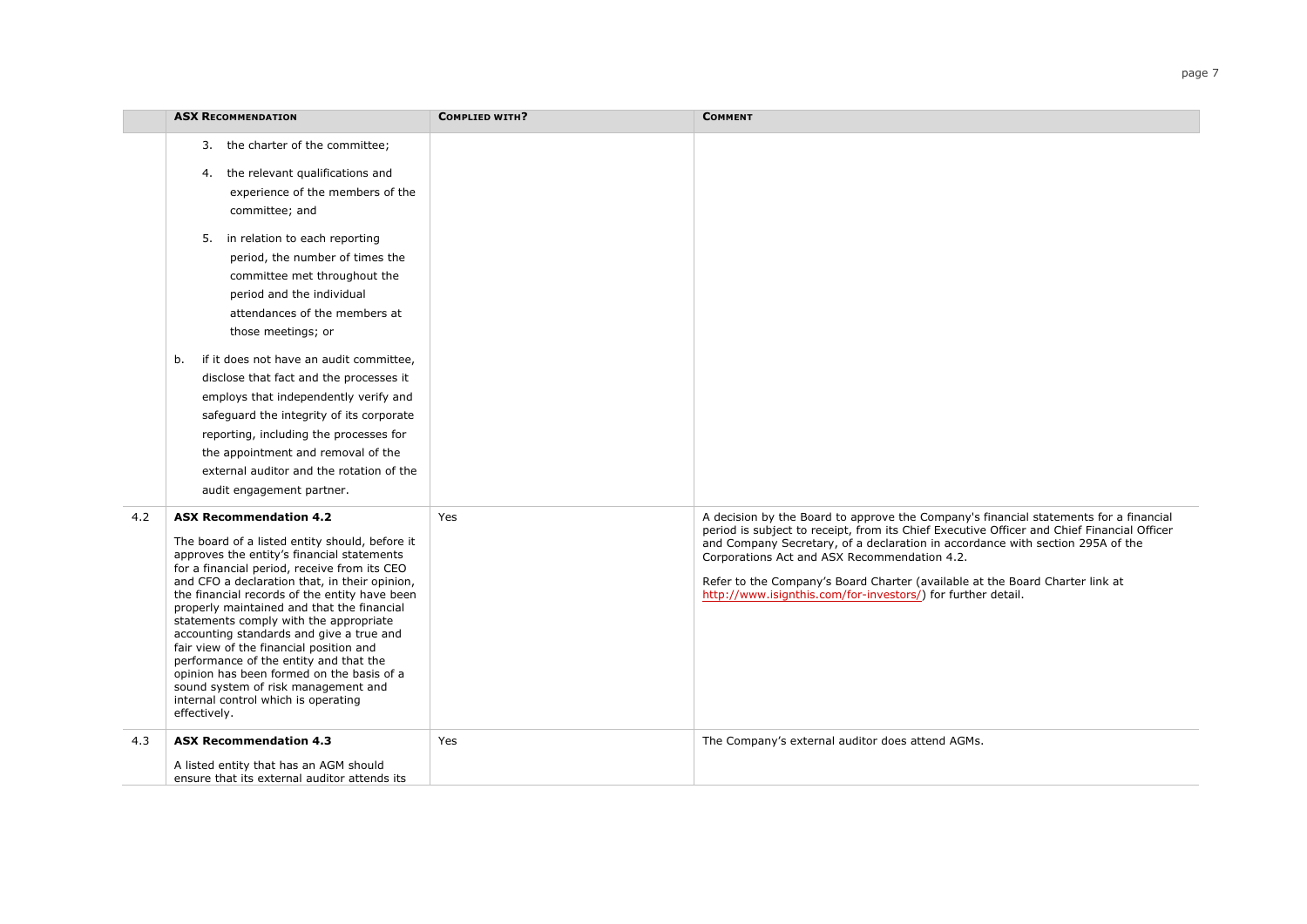|     | <b>ASX RECOMMENDATION</b>                                                                                                                                                                                                             | <b>COMPLIED WITH?</b> | <b>COMMENT</b>                                                                                                                                                                                                                                                                                                                                                                                                                                                                                                                                                                                                                                         |  |  |
|-----|---------------------------------------------------------------------------------------------------------------------------------------------------------------------------------------------------------------------------------------|-----------------------|--------------------------------------------------------------------------------------------------------------------------------------------------------------------------------------------------------------------------------------------------------------------------------------------------------------------------------------------------------------------------------------------------------------------------------------------------------------------------------------------------------------------------------------------------------------------------------------------------------------------------------------------------------|--|--|
|     | AGM and is available to answer questions<br>from security holders relevant to the audit.                                                                                                                                              |                       |                                                                                                                                                                                                                                                                                                                                                                                                                                                                                                                                                                                                                                                        |  |  |
| 5.  | Principle 5 - Make timely and balanced disclosure                                                                                                                                                                                     |                       |                                                                                                                                                                                                                                                                                                                                                                                                                                                                                                                                                                                                                                                        |  |  |
|     | material effect on the price or value of its securities.                                                                                                                                                                              |                       | A listed entity should make timely and balanced disclosure of all matters concerning it that a reasonable person would expect to have a                                                                                                                                                                                                                                                                                                                                                                                                                                                                                                                |  |  |
| 5.1 | <b>ASX Recommendation 5.1</b><br>A listed entity should:<br>have a written policy for complying with<br>а.<br>its continuous disclosure obligations<br>under the Listing Rules; and<br>disclose that policy or a summary of it.<br>b. | Yes to all            | The Company has adopted a continuous disclosure policy which establishes processes<br>and procedures designed to ensure that Directors and management are aware of and<br>fulfil their obligations in relation to the timely disclosure of material price-sensitive<br>information. Under the disclosure policy, the Board will be responsible for managing the<br>Company's compliance with its continuous disclosure obligations.<br>For further detail refer to the Company's Continuous Disclosure Policy (available at the<br>Continuous Disclosure Policy link at<br>http://www.isignthis.com/assets/pdfs/Continuous%20Disclosure%20Policy.pdf). |  |  |
| 6.  | Principle 6 - Respect the rights of security holders                                                                                                                                                                                  |                       |                                                                                                                                                                                                                                                                                                                                                                                                                                                                                                                                                                                                                                                        |  |  |
|     | A listed entity should respect the rights of its security holders by providing them with appropriate information and facilities to allow them to<br>exercise those rights effectively.                                                |                       |                                                                                                                                                                                                                                                                                                                                                                                                                                                                                                                                                                                                                                                        |  |  |
| 6.1 | <b>ASX Recommendation 6.1</b><br>A listed entity should provide information<br>about itself and its governance to investors<br>via its website.                                                                                       | Yes                   | The Company has established a shareholder communications policy which supports its<br>commitment to effective communication with Shareholders. Information about itself and<br>its governance is available on the 'Investor' section of the Company's website, accessible<br>from the Investors link at<br>http://www.isignthis.com/assets/pdfs/Shareholders%20Communication%20Policy.pdf.                                                                                                                                                                                                                                                             |  |  |
| 6.2 | <b>ASX Recommendation 6.2</b><br>A listed entity should design and implement<br>an investor relations program to facilitate<br>effective two-way communication with<br>investors.                                                     | Yes                   | For further detail refer to the Company's Shareholder Communications Policy (available<br>at the Shareholder Communications Policy link at<br>http://www.isignthis.com/assets/pdfs/Shareholders%20Communication%20Policy.pdf).                                                                                                                                                                                                                                                                                                                                                                                                                         |  |  |
| 6.3 | <b>ASX Recommendation 6.3</b><br>A listed entity should disclose the policies<br>and processes it has in place to facilitate and<br>encourage participation at meetings of<br>security holders.                                       | Yes                   | For further detail refer to the Company's Shareholder Communications Policy (available<br>at the Shareholder Communications Policy link at<br>http://www.isignthis.com/assets/pdfs/Shareholders%20Communication%20Policy.pdf).                                                                                                                                                                                                                                                                                                                                                                                                                         |  |  |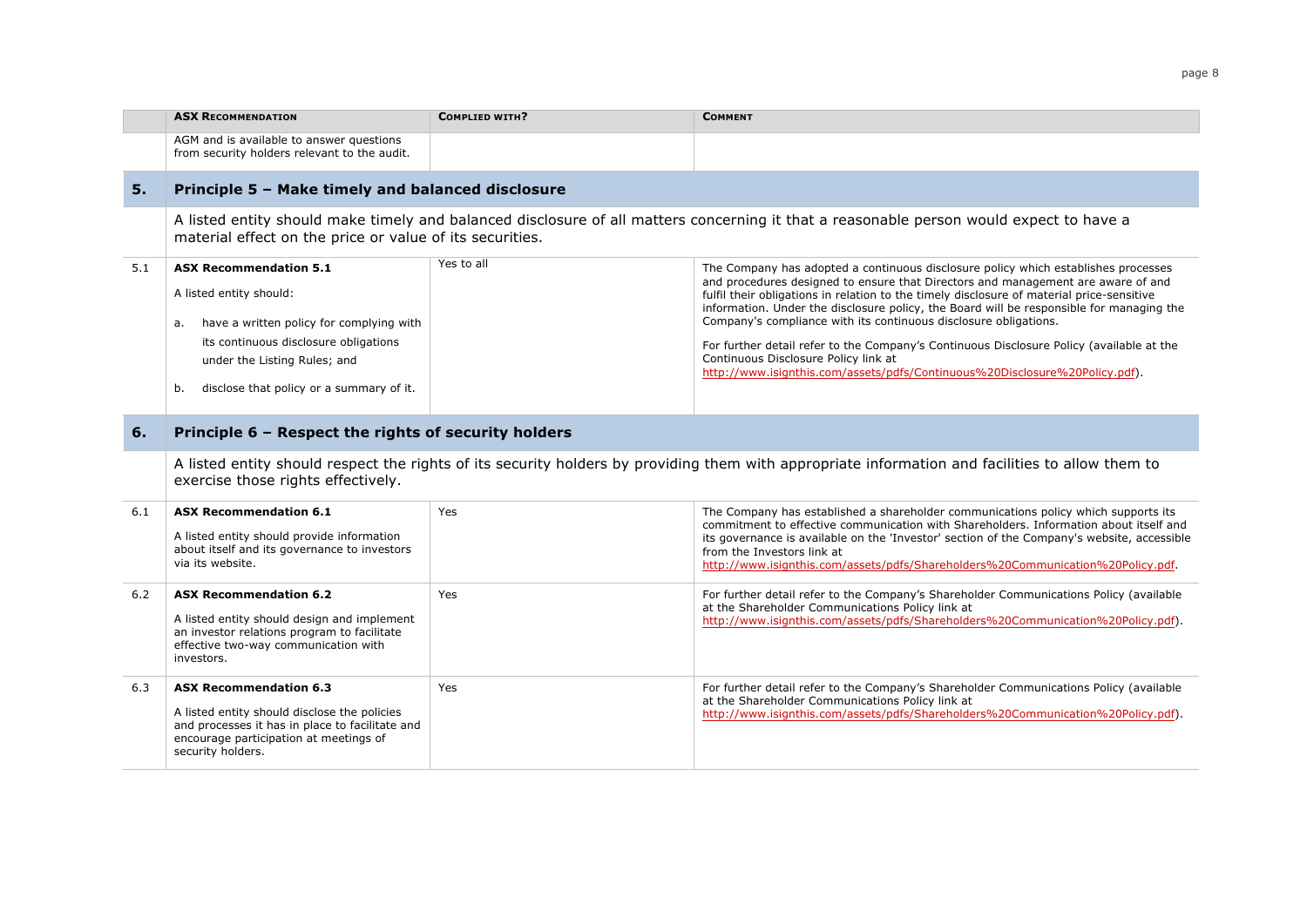|     | <b>ASX RECOMMENDATION</b>                                                                                                                                                                                                                                                                                                                                                                                                                                                                                                                                                                        | <b>COMPLIED WITH?</b>                                              | <b>COMMENT</b>                                                                                                                                                                                                                                                                                                                                                                                                                                                                                                                                                                                                                                                                                  |
|-----|--------------------------------------------------------------------------------------------------------------------------------------------------------------------------------------------------------------------------------------------------------------------------------------------------------------------------------------------------------------------------------------------------------------------------------------------------------------------------------------------------------------------------------------------------------------------------------------------------|--------------------------------------------------------------------|-------------------------------------------------------------------------------------------------------------------------------------------------------------------------------------------------------------------------------------------------------------------------------------------------------------------------------------------------------------------------------------------------------------------------------------------------------------------------------------------------------------------------------------------------------------------------------------------------------------------------------------------------------------------------------------------------|
| 6.4 | <b>Recommendation 6.4</b><br>A listed entity should give security holders<br>the option to receive communications from,<br>and send communications to, the entity and<br>its security registry electronically.                                                                                                                                                                                                                                                                                                                                                                                   | Yes                                                                | For further detail refer to the Company's Shareholder Communications Policy (available<br>at the Shareholder Communications Policy link at<br>http://www.isignthis.com/assets/pdfs/Shareholders%20Communication%20Policy.pdf).                                                                                                                                                                                                                                                                                                                                                                                                                                                                  |
| 7.  | Principle 7 - Recognise and manage risk                                                                                                                                                                                                                                                                                                                                                                                                                                                                                                                                                          |                                                                    |                                                                                                                                                                                                                                                                                                                                                                                                                                                                                                                                                                                                                                                                                                 |
|     |                                                                                                                                                                                                                                                                                                                                                                                                                                                                                                                                                                                                  |                                                                    | A listed entity should establish a sound risk management framework and periodically review the effectiveness of that framework.                                                                                                                                                                                                                                                                                                                                                                                                                                                                                                                                                                 |
| 7.1 | <b>ASX Recommendation 7.1</b><br>The board of a listed entity should:<br>have a committee or committees to<br>а.<br>oversee risk, each of which:<br>1. has at least three members, a<br>majority of whom are independent<br>directors; and<br>2.<br>is chaired by an independent<br>director,<br>and disclose:<br>the charter of the committee;<br>3.<br>the members of the committee;<br>4.<br>and<br>5. as at the end of each reporting<br>period, the number of times the<br>committee met throughout the<br>period and the individual<br>attendances of the members at<br>those meetings; or | a) Yes<br>1) Yes<br>2) Yes<br>3) Yes<br>4) Yes<br>5) Yes<br>b) N/A | A risk committee has been established. The members of the risk committee are Timothy<br>Hart, Scott Minehane and Barnaby Egerton-Warburton. The risk committee is chaired by<br>Mr Scott Minehane who is an independent Non-executive Director and who is not the<br>chair of the Board.<br>Refer to Directors Report included in the Company's 2015 Annual Report for<br>qualifications of Directors.<br>The risk Committee has met once during the financial year.<br>Refer to the Company's risk committee Charter (available at the Audit & Risk Committee<br>Charter link at<br>http://www.isignthis.com/assets/pdfs/Audit%20and%20Risk%20Committee%20Charter<br>.pdf) for further detail. |
|     | if it does not have a risk committee or<br>b.<br>committees that satisfy (a) above,<br>disclose that fact and the processes it                                                                                                                                                                                                                                                                                                                                                                                                                                                                   |                                                                    |                                                                                                                                                                                                                                                                                                                                                                                                                                                                                                                                                                                                                                                                                                 |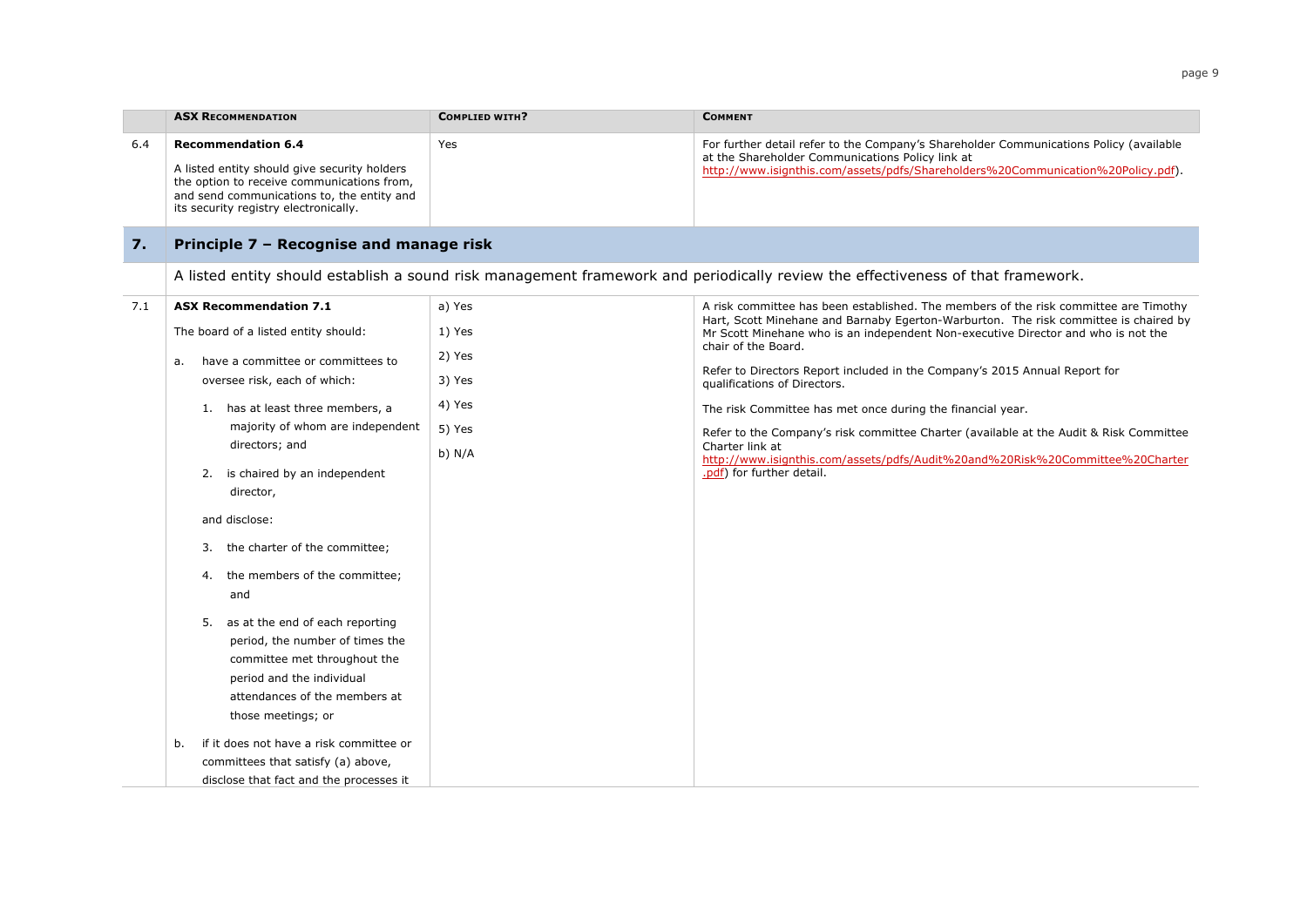|     | <b>ASX RECOMMENDATION</b>                                                                                                                                                                                                                                                                                                                                                                                        | <b>COMPLIED WITH?</b> | <b>COMMENT</b>                                                                                                                                                                                                                                                                                                                                                                                                                                                                                                                                                                                                                                                |
|-----|------------------------------------------------------------------------------------------------------------------------------------------------------------------------------------------------------------------------------------------------------------------------------------------------------------------------------------------------------------------------------------------------------------------|-----------------------|---------------------------------------------------------------------------------------------------------------------------------------------------------------------------------------------------------------------------------------------------------------------------------------------------------------------------------------------------------------------------------------------------------------------------------------------------------------------------------------------------------------------------------------------------------------------------------------------------------------------------------------------------------------|
|     | employs for overseeing the entity's risk<br>management framework.                                                                                                                                                                                                                                                                                                                                                |                       |                                                                                                                                                                                                                                                                                                                                                                                                                                                                                                                                                                                                                                                               |
| 7.2 | <b>ASX Recommendation 7.2</b><br>The board or a committee of the board<br>should:<br>review the entity's risk management<br>а.<br>framework at least annually to satisfy<br>itself that it continues to be sound; and<br>disclose, in relation to each reporting<br>b.<br>period, whether such a review has<br>taken place.                                                                                      | a. Yes<br>b. Yes      | The Company will regularly undertake reviews of its risk management framework to<br>establish an effective and efficient system for:<br>(i)<br>identifying, assessing, monitoring and managing risk; and<br>(ii)<br>disclosing any material change to the Group's risk profile.<br>The Company intends to disclose the matters contemplated by ASX Recommendation<br>7.2 in future annual reports.<br>For further detail refer to:<br>Refer to the Company's risk committee Charter (available at the Audit & Risk<br>Committee Charter link at<br>http://www.isignthis.com/assets/pdfs/Audit%20and%20Risk%20Committee%<br>20Charter.pdf) for further detail. |
| 7.3 | <b>Recommendation 7.3</b><br>A listed entity should disclose:<br>if it has an internal audit function, how<br>a.<br>the function is structured and what role<br>it performs; or<br>if it does not have an internal audit<br>b.<br>function, that fact and the processes it<br>employs for evaluating and continually<br>improving the effectiveness of its risk<br>management and internal control<br>processes. | a. N/A<br>b. Yes      | The Company does not have an internal audit function. The Board directly oversees<br>relevant risk areas as part of its risk management function.<br>For further detail refer to:<br>Refer to the Company's Board Charter (available at the Board Charter link at<br>$\sim$<br>http://www.isignthis.com/for-investors/) for further detail                                                                                                                                                                                                                                                                                                                    |
| 7.4 | <b>ASX Recommendation 7.4</b><br>A listed entity should disclose whether it has<br>any material exposure to economic,<br>environmental and social sustainability risks<br>and, if it does, how it manages or intends to<br>manage those risks.                                                                                                                                                                   | Will comply           | If the Company has any material exposure to economic, environmental and social<br>sustainability risk, it will disclose any such exposure and how it manages or intends to<br>manage those risks, in the relevant annual report.                                                                                                                                                                                                                                                                                                                                                                                                                              |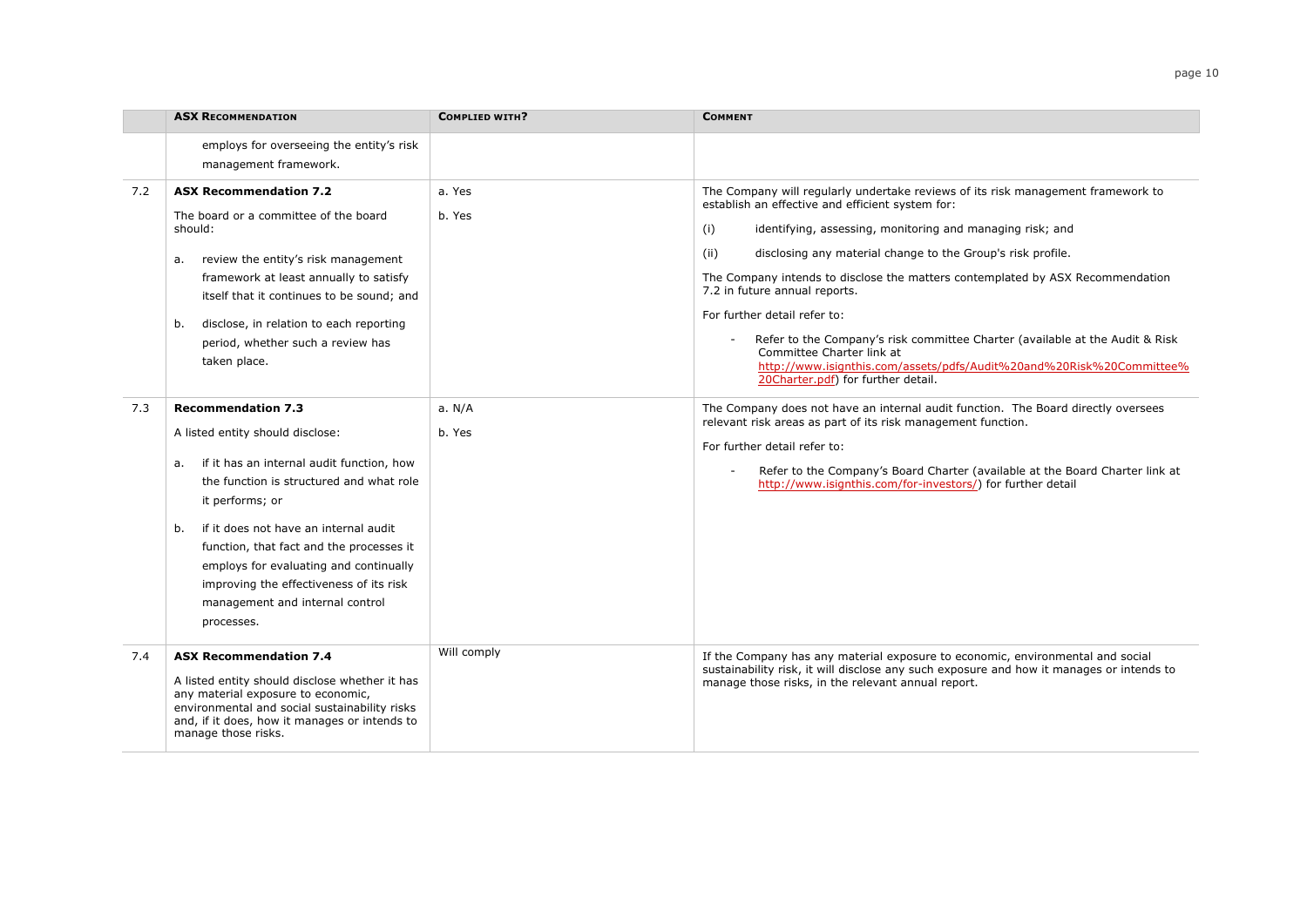|     | <b>ASX RECOMMENDATION</b>                                                                                                                                                                                                                                                                                                                                                                                                                                                                                                                                           | <b>COMPLIED WITH?</b>                                              | <b>COMMENT</b>                                                                                                                                                                                                                                                                                                                                                                                                                                                                                                                                                                                                                                                         |
|-----|---------------------------------------------------------------------------------------------------------------------------------------------------------------------------------------------------------------------------------------------------------------------------------------------------------------------------------------------------------------------------------------------------------------------------------------------------------------------------------------------------------------------------------------------------------------------|--------------------------------------------------------------------|------------------------------------------------------------------------------------------------------------------------------------------------------------------------------------------------------------------------------------------------------------------------------------------------------------------------------------------------------------------------------------------------------------------------------------------------------------------------------------------------------------------------------------------------------------------------------------------------------------------------------------------------------------------------|
| 8.  | Principle 8 - Remunerate fairly and responsibly                                                                                                                                                                                                                                                                                                                                                                                                                                                                                                                     |                                                                    |                                                                                                                                                                                                                                                                                                                                                                                                                                                                                                                                                                                                                                                                        |
|     |                                                                                                                                                                                                                                                                                                                                                                                                                                                                                                                                                                     |                                                                    | A listed entity should pay director remuneration sufficient to attract and retain high quality directors and design its executive remuneration to<br>attract, retain and motivate high quality senior executives and to align their interests with the creation of value for security holders.                                                                                                                                                                                                                                                                                                                                                                         |
| 8.1 | <b>ASX Recommendation 8.1</b><br>The board of a listed entity should:<br>have a remuneration committee which:<br>a.<br>1. has at least three members, a<br>majority of whom are independent<br>directors; and<br>2. is chaired by an independent<br>director,<br>and disclose:<br>the charter of the committee;<br>3.<br>the members of the committee;<br>4.<br>and<br>as at the end of each reporting<br>5.<br>period, the number of times the<br>committee met throughout the<br>period and the individual<br>attendances of the members at<br>those meetings; or | a. Yes<br>1. Yes<br>2. Yes<br>3. Yes<br>4. Yes<br>5. Yes<br>b. N/A | A remuneration committee has been established. The members of the Audit Committee<br>are Timothy Hard, Scott Minehane and Barnaby Egerton-Warburton. The Audit<br>Committee is chaired by Mr Tim Hart who is an independent Non-executive Director.<br>The remuneration committee has met once during the financial year.<br>The Company intends to disclose the matters contemplated by Recommendation 8.1(b)<br>in future annual reports.<br>Refer to the Company's Remuneration Committee Charter (available at the<br>Remuneration Committee Charter link at<br>http://www.isignthis.com/assets/pdfs/Remuneration%20Committee%20Charter.pdf) for<br>further detail |
|     | if it does not have a remuneration<br>b.<br>committee, disclose that fact and the<br>processes it employs for setting the<br>level and composition of remuneration<br>for directors and senior executives and<br>ensuring that such remuneration is<br>appropriate and not excessive.                                                                                                                                                                                                                                                                               |                                                                    |                                                                                                                                                                                                                                                                                                                                                                                                                                                                                                                                                                                                                                                                        |